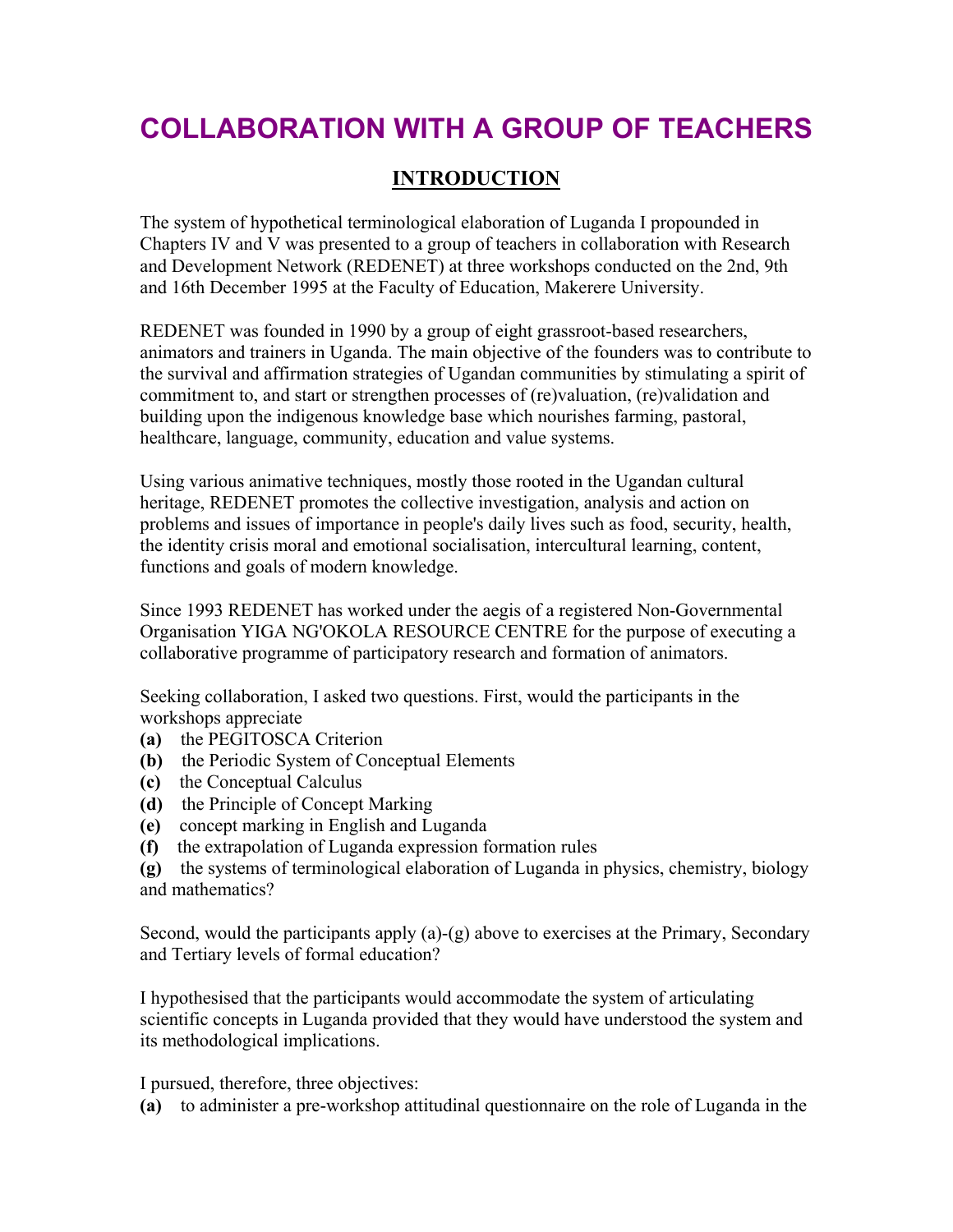scientific and technological development of Uganda (see Appendix C)

**(b)** to familiarise the participants with the system of terminological elaboration as set out in this study

**(c)** to invite the participants to criticise, improve on and possibly use the system.

The participants were to be drawn from current or former teachers of Mathematics, Physics, Chemistry, Biology, Luganda and Linguistics at Primary, Secondary and Tertiary levels of education. Three workshops were planned to be spread over three consecutive Saturdays and to involve about 20 participants per workshop.

Following discussions between the Project Co-odinator (Mr Edward Mukasa) and the Project Director (K. B. Kiingi) it was decided to hold all three workshops in one venue, namely the Faculty of Education premises at Makerere University. This was intended to cut down on costs, time wastage and afford easy access to facilities for processing and reproducing working documents and learning materials. Another advantage would be to make the Project Director easily accessible for consultation by participants in between workshops as he would stay at a Guest House nearby.

The selection of participants took into account the following considerations: geographical coverage (five districts out of the nine found in the Buganda region), location (rural/urban), subject, special gender balance, level of education (primary/secondary/tertiary), nature of schools (government aided/private), denominational-based/independent, boarding/day and mixed/single gender). Resource persons were selected for their academic interest and practical efforts as linguists in the field of terminological elaboration. They were Dr. Kasalina Matovu (Institute of Languages) and Fred Masagazi (Department of Language Education) both from Makerere University. Lists of the particiants are to be found in Appendix C.

Once funds for the project were secured the Project Co-ordinator decided not to rely on just sending out written invitations (see Appendix C) but to visit in person all the institutions concerned and talk *individually* to the invited particpants. The choice of who to invite was facilitated by all sorts of formal and informal channels: from clan solidarities to religious fraternities, from old boy/girl net works to Parent-Teacher Associations. There was also the snowball effect whereby one participant approached another suggested who could be equally interested and committed to the process.

There were several reasons for going out in person to meet and speak to the participants. First, December is not a particularly ideal month for workshops because attendance can be seriously affected by the examination/marking season, end-of-school year festivities, or the sheer rush of weddings before Christmas, etc.

Second, some institutions observe a strict staff hierarchy which means that before any invitations are responded to, the inviting organisation has to explain in greater detail to the authorities concerned, the scope, value and relevance of the workshop. Then a decision is taken who to release/nominate or whether to attend at all. Fortunately, there was only one institution which declined our invitation.